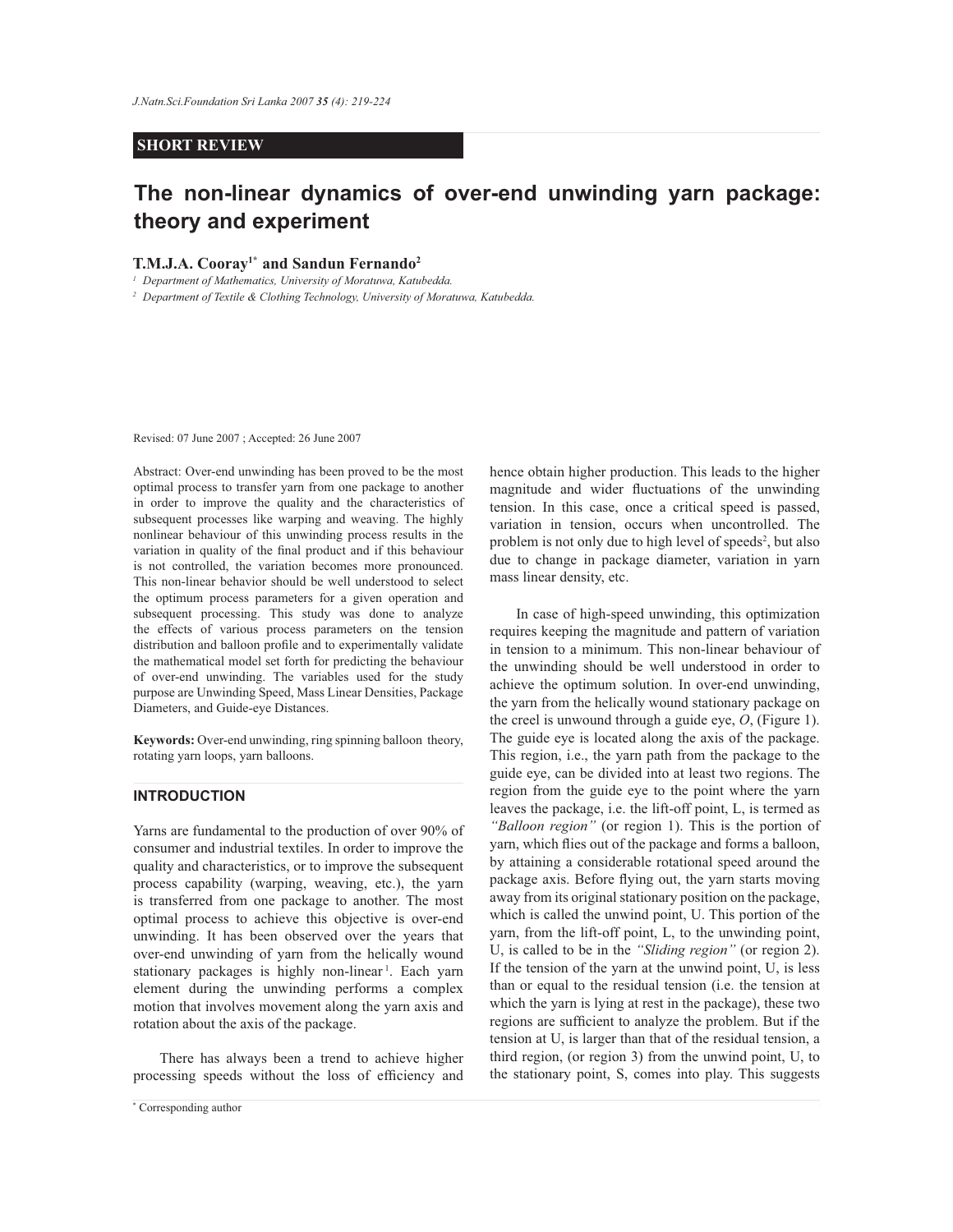that the yarn tension at stationary point, S, must then be equal to the residual tension in the yarn package<sup>3</sup>. During unwinding (usually at constant speed, v), the yarn moves back and forth on the package surface. Hence, all three points, i.e. the lift-off point, L, the unwind point, U, and the stationary point, S move periodically backward and forward on the package surface. Here, the backward (front-to-back) unwinding indicates the moving away of the unwind point, U, from the guide eye, and the forward (back-to-front) unwinding is defined by the movement of the unwind point, U, towards the guide eye.



**Figure 1:** Illustration of over-end unwinding

#### **Theoretical analysis of over-end unwinding process**

The over-end unwinding, the yarn motion in one end fixed (at the guide-eye) and the other end rotating around the package with a certain rotational speed was analyzed. Fraser<sup>4</sup> formulated the differential equations for spinning balloons by describing the yarn motion in a stationary path on the surface of a cylinder. He obtained solutions for the distribution of yarn tension and normal force on the yarn, as the yarn moves on the surface of the cylinder. The solutions were accurate for a constant distance between the yarn lift-off point and the guide-eye. They obtained the steady state and non-steady state solutions for multiple loop balloons with cylindrical packages. The limitations of their work can be enlisted as:

1. No results have been obtained when the ratio of the balloon height to the package radius < 5.

2. The rate of change of the balloon height relative to its length has always been assumed to be 1.0 at the lift-off point.

3. The dragging of yarn on the package surface has not been considered. Kong *et al*. 5 has investigated the steady-state motion of inextensible yarns during unwinding and slightly modified the models to include the effects of non-zero wind angle packages and numerically solved them to predict the yarn tension and the geometric properties of the unwinding balloon and the sliding yarn in the backward unwinding. A critical review of the literature reported on unwinding follows.

Ghosh *et al.* <sup>6</sup> have shown that air resistance acting on the ballooning yarn does not increase its tension. It has been assumed that each component of the yarn in the balloon was affected by the tension and the air drag, the longitudinal component of the drag being neglected and the perpendicular component being proportional to the square of normal component of velocity. The assumptions made in their theory were:

1. The yarn was perfectly flexible, inextensible and uniform throughout in linear density.

2. The gravitational and internal elastic forces of each element of the yarn in the balloon, were negligent.

3. The longitudinal component of the air resistance is small compared to the tension and hence was neglected; however, the perpendicular component was assumed to be proportional to the square of the normal component of velocity.

4. The rate of fluctuations of balloon shape and size was sufficiently slow to allow their neglect in formulating the governing equations of motion.

5. Steady state motion of the yarn, i.e. the winding on the package is at right angles to the axis.

## **Mathematical formulation unwinding from cylindrical package**

The governing equations developed in previous research on cylindrical packages have been modified to analyze the problems of unwinding from conical package, such as warping and weaving. As shown in Figure 1, the yarn path can be divided into three regions: the balloon region (OL, region 1) where yarn flies in the air, the drag region (LU, region 2) where yarn moves on the surface of package, and the stationary region (US, region 3) on the surface of package where yarn tension varies due to the static friction. The equation of motion of yarn in region l and 2 can be written as:

$$
m\Big\{D^2\underline{R} + 2\omega\underline{k}\times D\underline{R} + D\omega\underline{k}\times\underline{R} + \omega^2\underline{k}\times(\underline{k}\times\underline{R})\Big\} = \frac{\partial}{\partial S}\Bigg(T\frac{\partial\underline{R}}{\partial S}\Bigg) + \underline{F} \quad (1)
$$

 Where, m is the mass linear density of the yarn,  $\underline{R}(S,t) = x\underline{i}+y\underline{j}+z\underline{k}$  is the position vector of point P, T(S,t) is the yarn tension. For region  $1$ ,  $F$  is the air drag force per unit length of the yarn, and for region 2, F is frictional drag force per unit length of yarn. Figure 1 shows yarn being removed from a stationary cylindrical package by over-end withdrawal through a guide eye located at a fixed point on the package axis. The yarn is assumed to be perfectly flexible, uniform and inextensible. The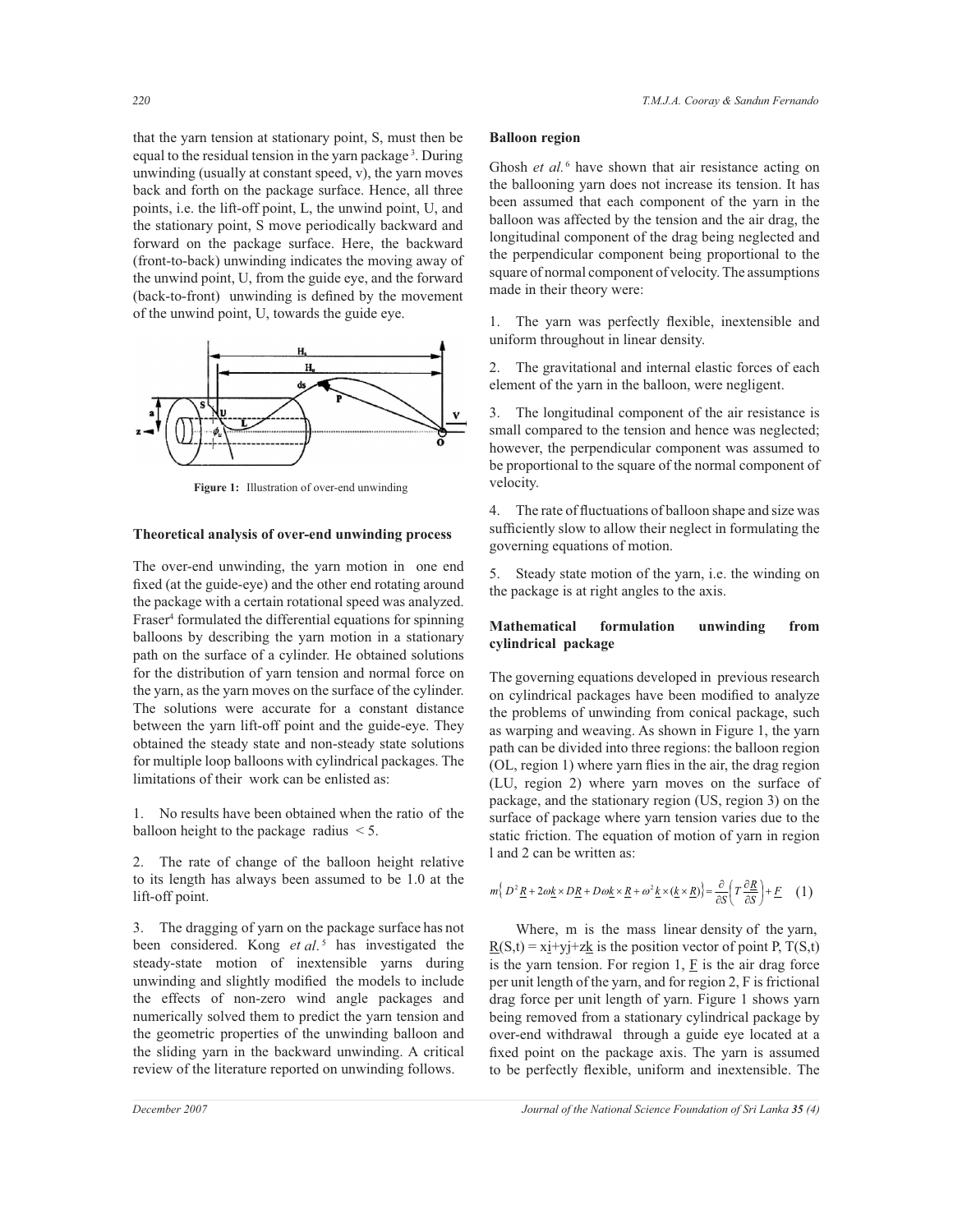unwinding balloon rotates in still air. Let 0*xyz* be a Cartesian co-ordinates system that rotates with an angular velocity ω*k* about the z axis, which coincides with the package axis. The origin of the coordinates system O is at the eyelet.

For the unwinding balloon the air drag force

$$
\underline{F} = -D_n \left| \underline{v}_n \right| \underline{v}_n \tag{2}
$$

where  $D_n$  is the air drag coefficient. The yarn velocity vector is defined as

$$
\frac{d\underline{R}}{dt} = \underline{v} = D\underline{R} + \omega \underline{k} \times \underline{R}
$$
 (3)

with normal component of *v*

$$
\underline{v}_n = \frac{\partial \underline{R}}{\partial S} \times \left( \underline{v} \times \frac{\partial \underline{R}}{\partial S} \right)
$$
 (4)

The differential operator D represents the total time derivative and is given by

$$
D = \frac{\partial}{\partial t} + \frac{\partial}{\partial S} \frac{\partial S}{\partial t} = \frac{\partial}{\partial t} - v_0 \frac{\partial}{\partial S}
$$
(5)

Where  $v_0$  is the withdrawal speed. In steady state all quantities are assumed independent of time and

$$
D = -v_0 \frac{\partial}{\partial S} \tag{6}
$$

Equation 1 is subject to boundary condition at the eyelet and lift-off point. At the eyelet  $(S=0)$ 

$$
\underline{R}(0) = 0 \tag{7}
$$

or 
$$
x(0) = 0
$$
,  $y(0) = 0$ ,  $z(0) = 0$  (8)

In addition, we chose the rotating reference frame so that the slope at eyelet in the *xoz* plane :

$$
\frac{dy}{ds}(0) = 0\tag{9}
$$

At the liftoff point  $(S = S_i)$ ,

$$
\sqrt{x(S_i)^2 + y(S_i)^2} = a, \quad z(S_i) = H_i \tag{10}
$$

Where  $a$  is the package radius and  $H_i$  is the balloon height. If we assume that the friction force between yarn on the package is negligible, the yarn then flies into the balloon tangent to the package surface at the liftoff point.

$$
\frac{d}{ds}\left(x(S_t)^2 + y(S_t)^2\right)_{s=s_l} = 0\tag{11}
$$

The boundary conditions<sup>1</sup> at the guide eye  $(x = y = z = 0)$ and at the lift-off point, where the yarn is tangential to the package surface. For each value of yarn tension at the guide eye, balloon height, and the wind angle (at the lift-off), the two point boundary value problem was solved successfully. By reducing motion equations (1) to dimensionless forms they1 suggested that the non-dimensional tension fluctuation at the guide eye could be obtained as (tension parameter  $\tau$ )

$$
\tau = \frac{T_0}{mv^2/g} \tag{12}
$$

where,  $T_0$  is the tension at the guide eye, with non-dimensional air-resistance coefficient. The yarn unwinding dynamics presented a more general set of equations as shown below.

$$
m\{\ddot{x} - 2\omega \dot{y} - \omega^2 x\} = \frac{\partial}{\partial S} \left( T \frac{\partial x}{\partial S} \right) + D_n l v^2 \tag{13}
$$

$$
m\{\ddot{y} + 2\omega\dot{x} - \omega^2 y\} = \frac{\partial}{\partial S} \left(T \frac{\partial y}{\partial S}\right) + D_n l v^2 \tag{14}
$$

$$
m\ddot{z} = \frac{\partial}{\partial S} \left( T \frac{\partial z}{\partial S} \right) + D_n l v^2 \tag{15}
$$

where ,  $x = -v \frac{\partial x}{\partial s} + \frac{\partial x}{\partial t}$  and (similarly for y and z) and *l* is the length of yarn from eye guide to lift off point. To achieve nondimensionality of the equations, they introduced a new parameter  $k = \frac{v}{a\omega}$  $k = \frac{v}{k}$ , which is unity in case of steady state unwinding (as  $\phi_i$  is zero at lift - off). However, when the winding on the original package was oblique, i.e. when  $\phi$ <sub>*l*</sub> is not zero, the time derivatives  $\frac{\partial x}{\partial t}, \frac{\partial^2 x}{\partial t^2}, \frac{\partial y}{\partial t}, \frac{\partial z}{\partial t}$ *z t y t x t x* ∂ ∂ ∂ ∂ ∂ ∂ ∂  $\frac{\partial x}{\partial t}, \frac{\partial^2 x}{\partial t^2}, \frac{\partial y}{\partial t},$  $\frac{\partial x}{\partial x}$ ,  $\frac{\partial y}{\partial y}$ ,  $\frac{\partial z}{\partial x}$  etc. are not zero and then *k* is no longer strictly constant (or unity). Appproximated parameter k can be expressed in terms of  $\phi_i$ , *x S*  $x = -v \frac{\partial x}{\partial S} + \frac{\partial x}{\partial S}$  $\frac{\partial x}{\partial S} + \frac{\partial}{\partial S}$  $x = -v \frac{\partial x}{\partial S} + \frac{\partial x}{\partial t}$  and  $v = v^2 \frac{\partial^2 x}{\partial S^2} - 2v \frac{\partial^2 x}{\partial S \partial t} + \frac{\partial^2 y}{\partial t^2}$  $2 - 2^2$ 2  $\frac{1}{2} \frac{\partial^2 x}{\partial S^2} - 2v \frac{\partial^2 x}{\partial S \partial t} + \frac{\partial^2 x}{\partial t}$ *x S t*  $\frac{\partial^2 x}{\partial s^2}$  – 2*v*  $\frac{\partial^2 x}{\partial s \partial t}$  $v = v^2 \frac{\partial^2 x}{\partial S^2} - 2v \frac{\partial^2 x}{\partial S \partial t} + \frac{\partial^2 x}{\partial S \partial t}$  $\frac{\partial^2 x}{\partial S \partial t} + \frac{\partial}{\partial t}$  $\frac{\partial^2 x}{\partial S^2} - 2v \frac{\partial^2 x}{\partial S^2}$  $v = v^2 \frac{\partial}{\partial x^2}$ 

$$
k = \frac{1 \pm \sin \phi_1 \frac{d S_i}{d z_i}}{\cos \phi_i} \tag{16}
$$

*k*

*Journal of the National Science Foundation of Sri Lanka 35 (4) December 2007*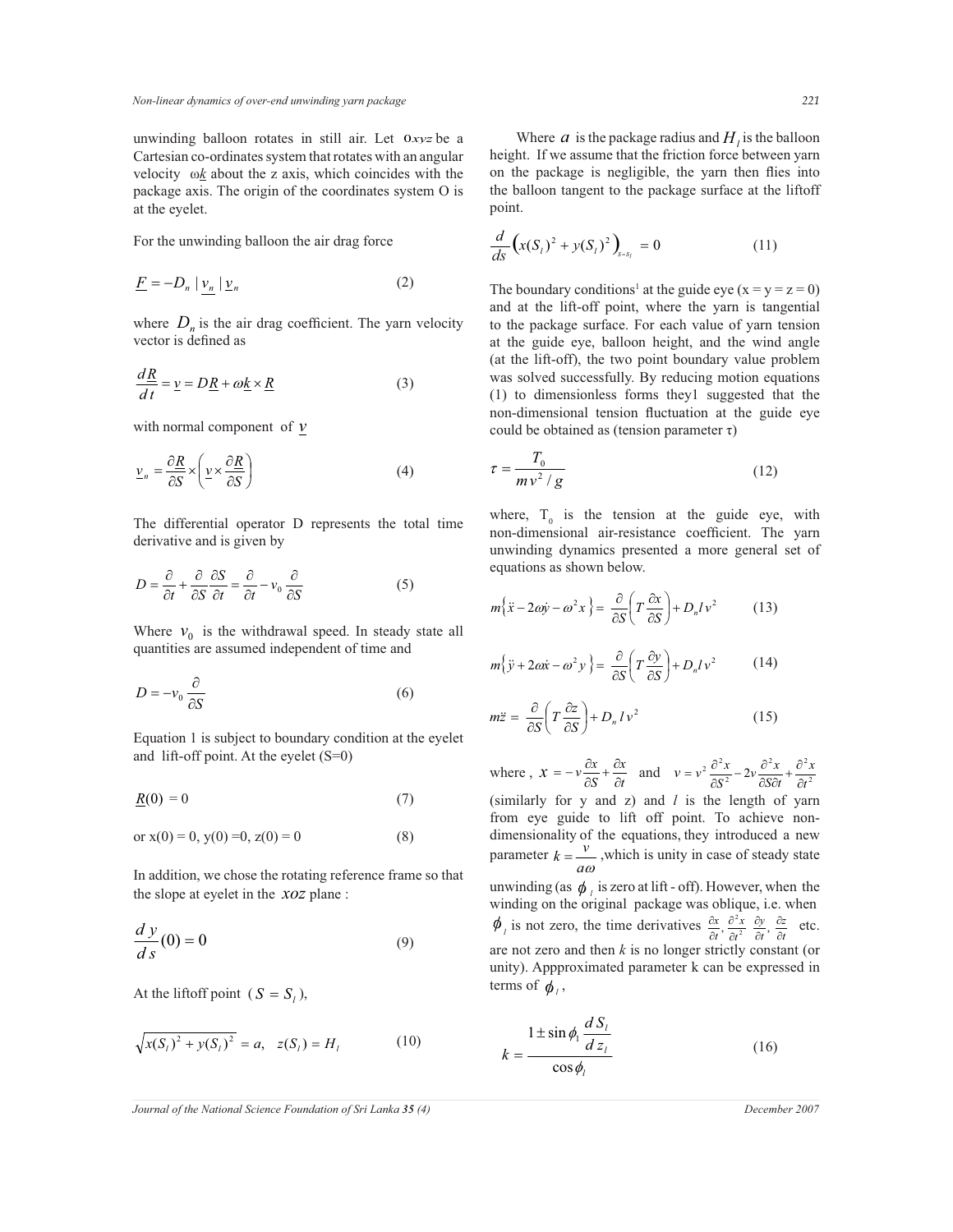where  $S_l$ ,  $Z_l$  were arc length of yarn and balloon height from guide eye to the lift-off point, respectively. Here positive sign indicates decrease in balloon height, and negative sign indicates an increase in balloon length. Hence the approximated<sup>7</sup> solution to this non-steady state problem from a steady state problem. When  $\phi_i$  is not too large (i.e.,  $\phi_{i}$  < 30<sup>0</sup>). Also, as long as  $\phi_{i}$  remains constant, the second time derivative can also be neglected. If  $\phi$ <sup>*l*</sup> is positive for forward unwinding and negative for backward unwinding, the parameter *k* may be expressed as:

$$
k = \frac{v}{a\omega} = \frac{1 - \sin\phi}{\cos\phi} \tag{17}
$$

 By solving the problem numerically with the boundary conditions at the guide eye and the lift-off point and applying specified yarn wind angle and balloon height, the solution of the differential equations are found as the form of a quadratic equation to relate tension at guide eye  $(T_0)$ , balloon length  $(z_i)$  of single balloon (for constant *p* and  $\phi$ <sub>*l*</sub>), i.e.

$$
T_o = mv^2 \left\{ A + B(z_l/a)^2 \right\}
$$
 (18)

where, A and B are constants dependent on the air-resistance parameter *p* and yarn-winding angle  $\phi$ . As was evident from the relation that as the balloon height  $(z<sub>l</sub>)$  increased, the tension at the guide eye increased as well. Similarly, variations of tension with the yarnwinding angle  $\phi$ <sub>*l*</sub> were important and cannot be ignored. For multiple balloons, which were similar in kind to single balloons suggested that the yarn tension to be approximated by

$$
T_o = m v^2 \left\{ A^{(1)} n^{-\frac{1}{2}} + B^{(1)} (z_1 / n a)^2 \right\}
$$
 (19)

where,  $A^{(1)}$ ,  $B^{(1)}$  represent the coefficients appropriate to a single balloon of length  $(z_1/n)$ . Researchers have suggested that for a given distance from package to the guide eye, and a given withdrawal speed there would be an upper limit to the number of balloons and a corresponding lower limit to the tension. Modified model<sup>8</sup>, with the inclusion of gravitational force and tangential air drag to the yarn in the equations of motion that were ignored and numerical solution of the equations for the tension distribution in the balloon, and a relation

$$
T = T_1 + \frac{m\omega^2}{2} (R^2 - r^2)
$$
 (20)

They assumed  $T_l$  (yarn tension at the lift-off point) to be known. Here,  $R$  and  $r$  are the radius of the package and balloon respectively, *m* is the mass linear density and

 $\omega$  = angular velocity of the balloon. They suggested that the tension at any given point of the ballooning portion of the yarn depends on two components. The first is the static tension and the second is dynamic component (depending on the angular velocity, the yarn count and the distance between the point on the balloon and the axis of rotation). According to the relation, the maximum tension occurs at the point where the radius is equal to



**Figure 2:** Illustration of drag Region

zero. In this case, the guide eye represents that point and in the case of multiple balloons, there will be more than one point to represent this condition. He suggested that if  $T_i$  is known, then the shape of the balloon, its angular velocity, and *T* can be predicted.

## **Sliding region**

As defined earlier, during unwinding, before flying out (or lift-off), the yarn starts moving away from its original stationary position on the package, which is called the unwind point, U (Figure 2). This portion of the yarn, from the lift-off point, L, to the unwinding point, U, is called to be in the "Sliding region" (or region 2). This sliding of the yarn on the package surface determines, to some extent, the balloon shape and the tension distribution in the yarn, which has been studied by many researchers<sup>2</sup>. The yarn length as well as the shape of the curve in this region on the package surface varies (Figure 2). This variation causes increase or decrease in the frictional drag force between the yarn and the package depending on the length of the yarn. The motion of equations over the surface of the cylinder for the 'sliding region' (region 2) as:

$$
0 = \frac{\partial T}{\partial \sigma} - \mu N \sin \frac{\phi}{2}
$$
  
\n
$$
m v^2 \frac{\partial \phi}{\partial \sigma} = T \frac{\partial \phi}{\partial \sigma} - \mu N \cos \frac{\phi}{2}
$$
  
\n
$$
m v^2 (1 - \cos \phi)^2 / a = -N + \frac{T}{a} \cos^2 \frac{\phi}{2} / a
$$
\n(21)

where, *N* is normal reaction force per unit length of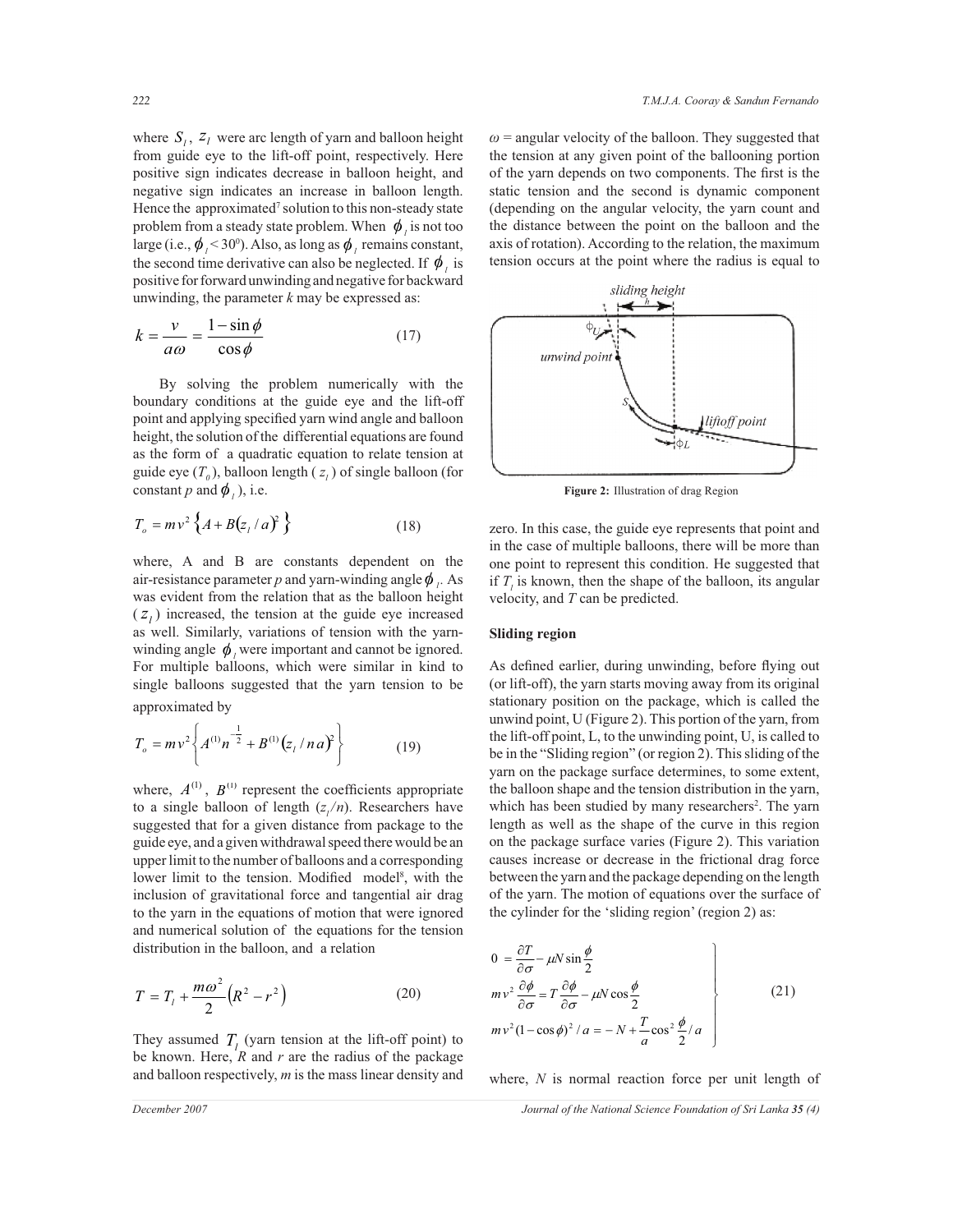yarn, a is radius of the cylinder,  $T$  is yarn tension,  $\mu$  is the coefficient of friction between yarn and package, σ is arc length of the yarn measured from the unwind point (transition point) towards the guide eye and  $\phi$  is the angle of wind of the stationary coils on the package (with)  $\phi = 0$  at the unwind point, and steady state). Lofer<sup>3</sup> studied the unwinding process with the conditions in the zone of yarn separation from the package and derived the relation for initial tension at the separation point (or unwind point)  $T<sub>0</sub>$  as:

$$
T_0 = mv_e^2 + \frac{Q}{2\sin\phi_0/2}
$$
 (22)

where, m is the mass linear density of the yarn,  $v_e$  is the constant withdrawal speed, *Q* is the friction force between the yarn and the underlying layer on the package and  $\phi$ <sub>o</sub> is the unwind angle. He modified (22) and gave the new equation to calculate the tension as:

$$
T_0 = m v_e^2 + \frac{Q}{2 \sin \phi_0 / 2} \frac{\cos^2 \phi_0 / 2}{\cos^2 \phi / 2}
$$
 (23)

where, *T* is the yarn tension and  $\phi$  is the yarn angle at an arbitrary point from the lift-off point to the unwind point. He<sup>4</sup> concluded that the yarn tension increases along the sliding section when the yarn slides, but does not rise above double the initial tension (i.e.  $T<sub>0</sub>$ ). He also claimed that, given the unwind point tension, the yarn tension on the package canbe determined by the yarn angle on the package without any error.

### **Integrated analysis**

The unwinding process involves the yarn to move from unwind point to the liftoff point and then fly into the balloon until the guide eye. These two regions (Balloon region and Sliding region) from lift-off point to the guide eye and from unwind point to the lift-off point, are distinguished by the nature of forces applied to them during unwinding. Kong *et al*. 5 have given the equations of motion (in the vector form) that were applicable for both the regions.

$$
m\left\{D^2 \underline{R} + 2\omega \underline{k} \times D \underline{R} + \omega^2 \underline{k} \times (\underline{k} \times \underline{R})\right\} = \frac{\partial}{\partial S} \left(T \frac{\partial \underline{R}}{\partial S}\right) + \underline{F} \tag{24}
$$

where, *D* is total time derivative differential operator given by,  $D = \frac{b}{\partial t} - v \frac{\partial}{\partial s}$  $\frac{\partial}{\partial t} - v \frac{\partial}{\partial s}$  $=\frac{\partial}{\partial t} - v \frac{\partial}{\partial s} \{ \underline{R}(S,t) = r e_r + z \underline{k} \}$  is the position vector of a yarn segment at time *t* relative to an origin O at the guide eye, *s* is the yarn arc length measured from the guide eye measured along the yarn, *v* is the constant withdrawal speed, *m* is mass linear density, *ω* is the angular velocity of the rotating frame and *T* is the tension in the yarn. The vector  $F$  is the drag force per unit length acting on the yarn, which is due to air drag in the balloon

region or frictional drag on the surface of the package. Since *D* is the total time derivative, *DR* is the velocity of the yarn segment and  $D^2 R$  is its acceleration relative to the rotating frame. The second term in the braces on the left side of the (24) is the Coriolis acceleration and the third is the centripetal acceleration. Theys have given a set of boundary conditions for the guide eye and unwind point, and continuity conditions at the lift-off point to integrate the two regions and get solution from the guide eye to the unwind point. Unwinding has been defined to be a periodic motion with period Γ . The derived

by

$$
\epsilon = \frac{a}{v\Gamma} = (a/2H)\sin\phi_u
$$

Kong *et al*. 5 have given the equation of motion in a first approximation as:

dimensionless equations in which every term with time derivative multiplied by a parameter  $∈$  has been given

$$
m\left\{\frac{\partial^2 \underline{R}}{\partial S^2} - 2\underline{k} \times \frac{\partial \underline{R}}{\partial S} + \underline{k} \times (\underline{k} \times \underline{R})\right\} = \frac{\partial}{\partial S} \left(T \frac{\partial \underline{R}}{\partial S}\right) + \underline{F}
$$

by using shooting method, if the boundary conditions at guide eye and lift-off point are given. Different solutions for single and multiple balloons have been found. It has also been found that as the number of balloons increased, the tension at the guide eye decreased. It varied periodically with the tension at the guide eye,  $T_0$ , and over the length of the package. It varied with the package radius from full to empty package. But then it cannot be equal to the residual tension *Tres* of the yarn lying at rest on the package, as *Tres* is not expected to vary. Different boundary conditions have been used at the unwind point as the wind angle  $\phi_u$ , as a boundary condition by

specifying  $\frac{dz}{dx}$  = sin  $\left. d \, s \right|_{S=S_u}$  $\frac{dz}{dt}$  = sin  $\phi$  at the unwind point with

approximation as long as  $\sin \phi_u \approx \phi_u$  was valid. The guide eye tension  $T_0$  does not change significantly with frictional coefficient, based on experimental results. However, during unwinding of a layer of a given radius, the unwinding tension  $T_0$  at the guide eye has been determined by t he specified tension at the unwind point

*Tu* , assuming steady state unwinding, and defined *v*  $\lambda = \frac{\omega a}{\lambda}$  (where  $\lambda$  is relative rotational parameter).

Doing so has enabled the comparison of theoretical and experimental results and suggestion that the value of  $\lambda$  is >1 for backward unwinding, and <1 for forward unwinding. Multiple solutions for different balloon shapes have also been found. The value of  $\lambda$ , as suggested by Kong *et al.*<sup>5</sup> could be determined experimentally by

*Journal of the National Science Foundation of Sri Lanka 35 (4) December 2007*